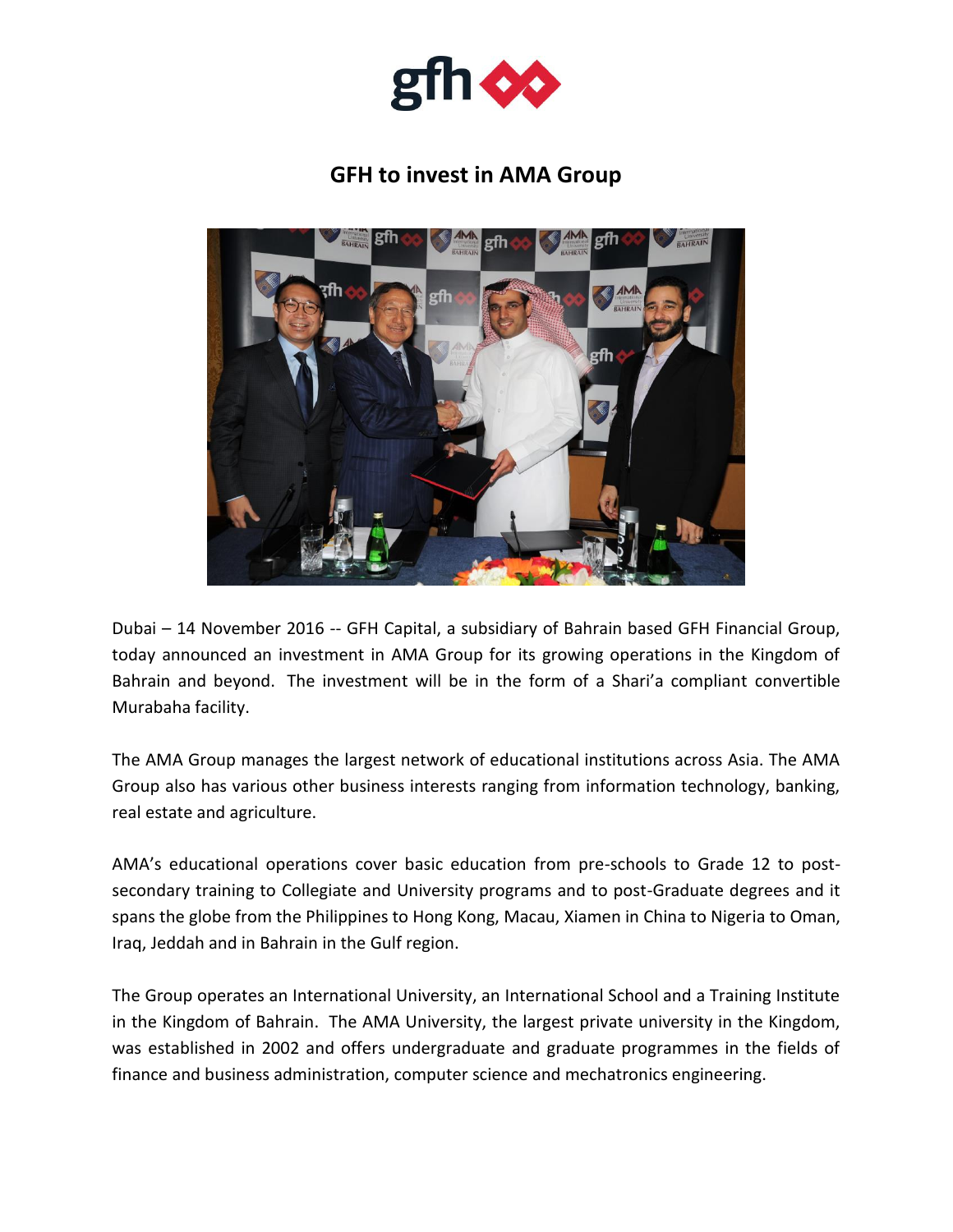

The University has the distinction of being the first and only ABET accredited private university in the Kingdom of Bahrain. ABET is the leading global accrediting body in applied sciences, engineering, computing and technology with accreditors from Harvard, MIT and similar institutions.

AMA International School, which started its operations in September 2004, is a leading K-12 learning facility. The School is the first in Bahrain to integrate robotics in the curriculum and has recently started offering the IB Diploma Program with the approval of the IB World School.

The School incorporates an American and Cambridge curriculum paths and this is further enhanced by the world-renowned Great Explorations in Mathematics and Science ("GEMS) programme of the Lawrence Hall of Science, University of California, Berkeley.

Mr. Hisham Alrayes, the Managing Director of GFH Capital, commented, "We are delighted to announce the investment in AMA. The Group has built its reputation for excellence and the continued growth of its various businesses, particularly in the field of education, is a testament to the group's commitment to quality and the growth prospects for this investment."

"In addition to supporting GFH's ongoing efforts to develop strong income yielding opportunities for our shareholders and investors within the GCC region and in partner nations, we are also committed to investing in sectors that support growth and sustainable development in the region with education being a key focus," added Mr. Alrayes.

Dr. Amable R. Aguiluz V, the Special Envoy of the Philippine President to the GCC and the Founder-Owner of AMA, commented "we look forward to working together with GFH and leveraging their investment experience and know-how in order to further expand our operations, including the delivery of world-class educational services."

"AMA has already established strong foundations and market recognition for excellence and we are confident that with GFH's support, resources and networks, we will succeed in further raising the bar and our capacity to serve an ever growing clientele from both within Bahrain and the broader GCC and MENA regions, as well as the Philippines," continued Dr. Aguiluz.

-Ends-